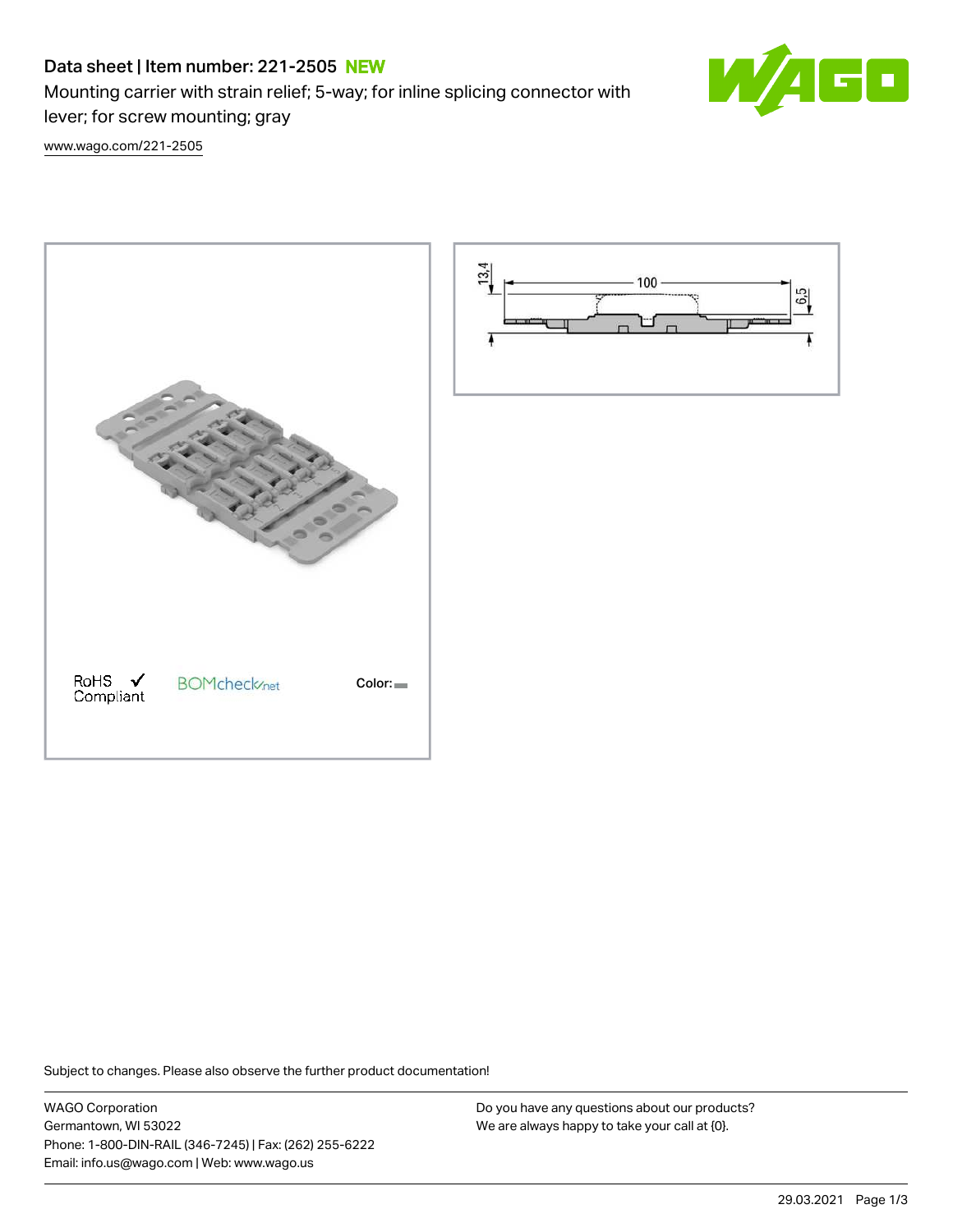[www.wago.com/221-2505](http://www.wago.com/221-2505)





## Data Physical data

| Width                   | 47.8 mm / 1.882 inch |
|-------------------------|----------------------|
| Height from the surface | 6.5 mm / 0.256 inch  |
| Depth                   | 100 mm / 3.937 inch  |

## Material data

| Color        | arov |
|--------------|------|
| <i>Mainh</i> |      |

#### Commercial data

| Packaging type        | <b>BOX</b>    |
|-----------------------|---------------|
| Country of origin     | CΝ            |
| <b>GTIN</b>           | 4055144066548 |
| Customs tariff number | 3926909985    |

#### Compatible products

Marking accessories

Item no.: 210-334

Subject to changes. Please also observe the further product documentation!

WAGO Corporation Germantown, WI 53022 Phone: 1-800-DIN-RAIL (346-7245) | Fax: (262) 255-6222 Email: info.us@wago.com | Web: www.wago.us

Do you have any questions about our products? We are always happy to take your call at {0}.